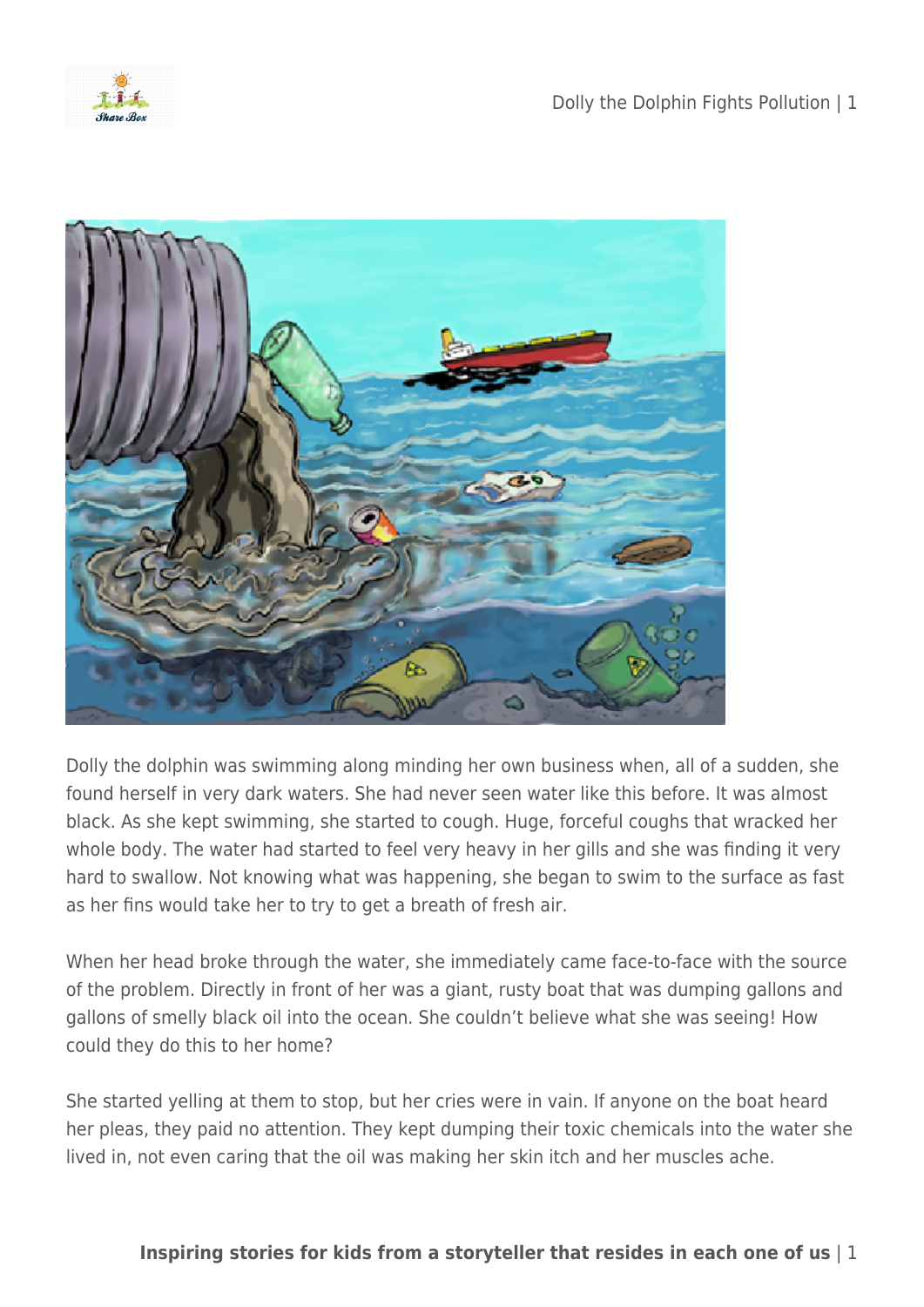

Keeping her head above the water as much as possible, Dolly raced back to her friends to tell them what she had seen. She was certain they would know what to do. But her friends don't know how to stop it. They've seen the boats before, and worse they've swam through miles and miles of trash and all kinds of weird chemicals before. Their home was being turned into a giant garbage can and none of them even knew where to start to try and put an end to it.

But Dolly refused to let it keep happening. She had no idea what to do, she only knew that she had to do something. She started conducting research on the boats and pipes that are littering the ocean with chemicals and garbage. She followed the boats to see where they come from and writes down a list of every single one of their names. She also went in search of the garbage pipes near the shore and wrote down the names of all the companies they're coming out of.

After she had collected enough information, she returned to her friends to begin brainstorming ideas of how to stop the boats and pipes from polluting their ocean. After a few hours, they realized that it's going to take all of the sea creatures working together to put an end to the pollution.

Immediately, they swam out to get everyone's help. The whales. The turtles. The sharks. The fish. The crabs. They spoke to every single creature who lived in the sea and called it home.

Once everyone was in, they started plugging up the pipes with massive sea boulders and swimming into the harbors where the oil boats docked to knock them over and damage them as much as possible. They kept this up for months without end, taking shifts as needed and relentlessly damaging the property of every company that had been throwing garbage into the ocean.

Finally, the companies gave up. They had lost too much money on damaged ships and pipes to stay in business. They stopped sailing out into the ocean to dump oil and piping their garbage into the water. The ocean was free of their menace, but the sea creatures knew their work had only just begun.

With as much energy and determination as they had put into stopping the pollution, they began to clean up what was already there. The whales helped with the garbage; scooping as